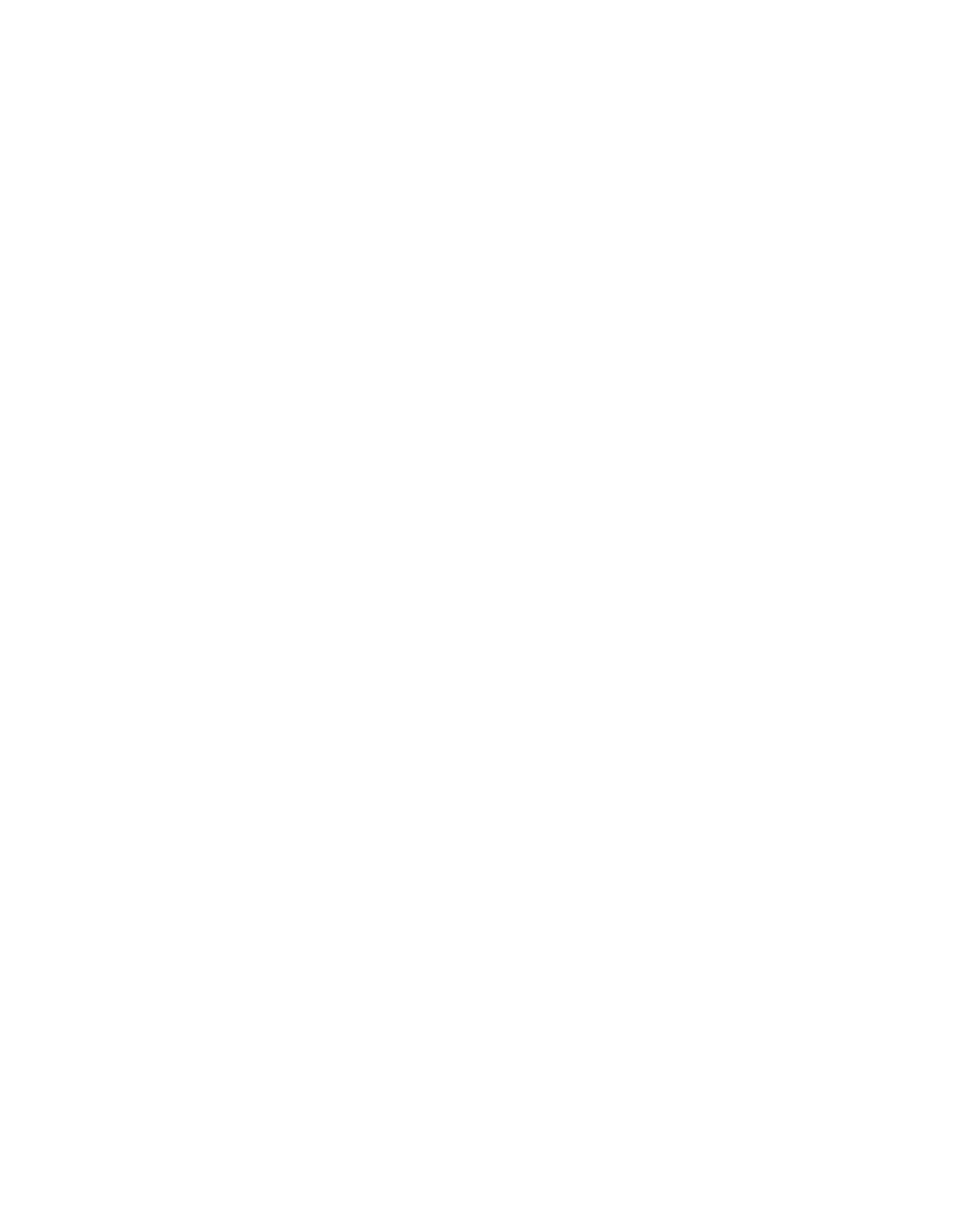| \$41,932.62 |
|-------------|
| \$7,806.62  |
| \$10,000.00 |
|             |

## **TOTAL ESEA ALLOCATION: \$59,739.24**

### **District Goals:**

- Goal # 1: Academic and School Improvement 70% of students will show yearly growth in both Math and ELA.
- Goal # 2 : Response to Intervention/PBIS

90% of staff will report increased use of Tier I and Tier II strategies in their classrooms.

Goal # 3: Professional Development

of teachers will report a greater understanding of best practices for teaching all learners in both a classroom setting and in a remote learning setting.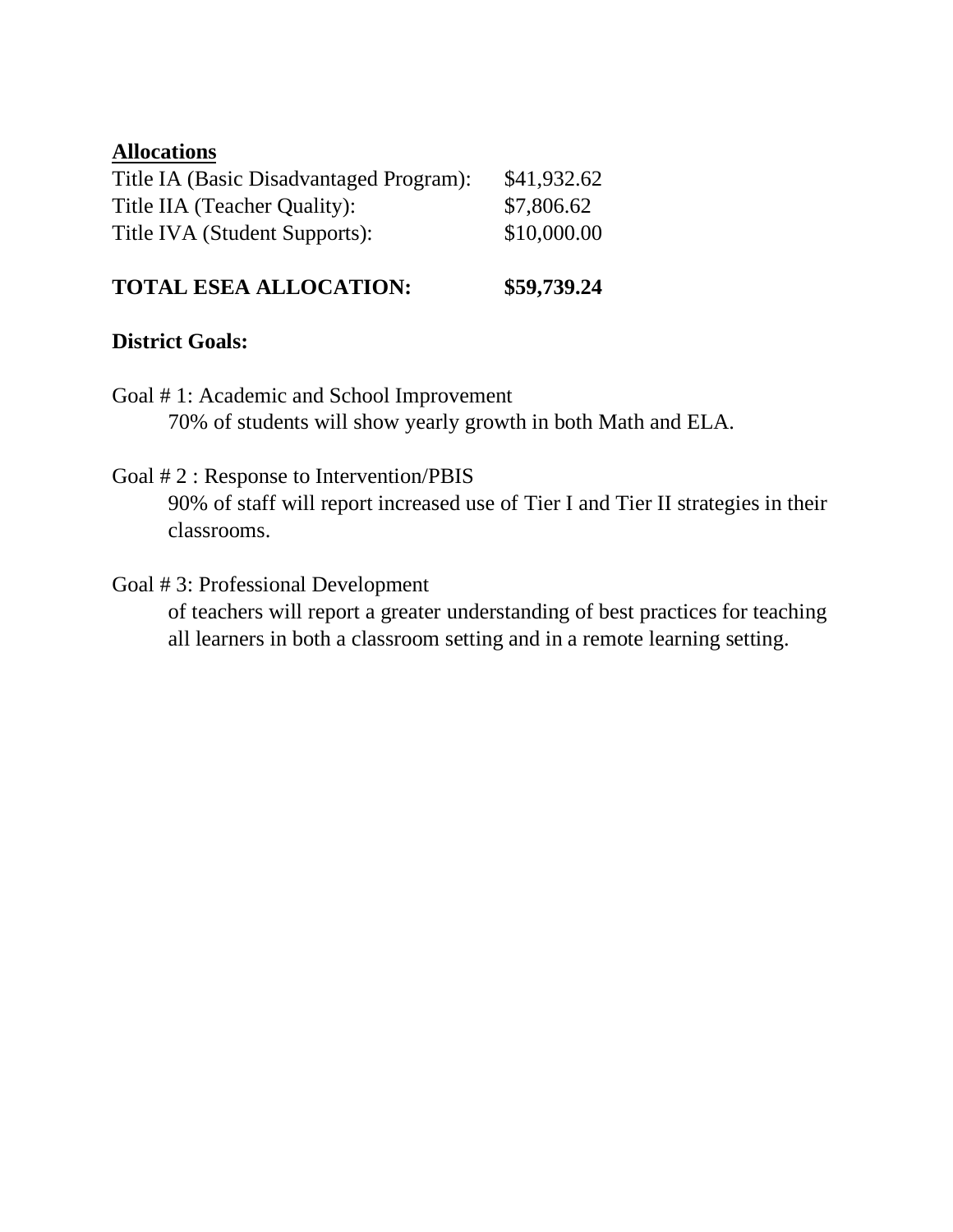### **District Projects and Budget**

#### Homeless/Foster Care Project (required)

Purpose: To set aside funds to meet the needs of any student identified as homeless or under the supervision of DHHS Foster Care System.

| <b>Funding Source</b> | <b>Instructional Supplies</b> | Total   |
|-----------------------|-------------------------------|---------|
| Title IA              | \$50.00                       | \$50.00 |

#### **Total Project: \$50.00**

#### Safe and Healthy Students

Purpose: Funding will be used to update the SEL curriculum that we use for our students and will also provide the students with assemblies pertaining to SEL topics.

| <b>Funding Source</b> | <b>Purchased Services</b> | <b>Instructional Supplies</b> | Total      |
|-----------------------|---------------------------|-------------------------------|------------|
| Title IA              | \$1,000.00                | \$5,208.35                    | \$6,208.35 |

**Total Project: \$6,208.35**